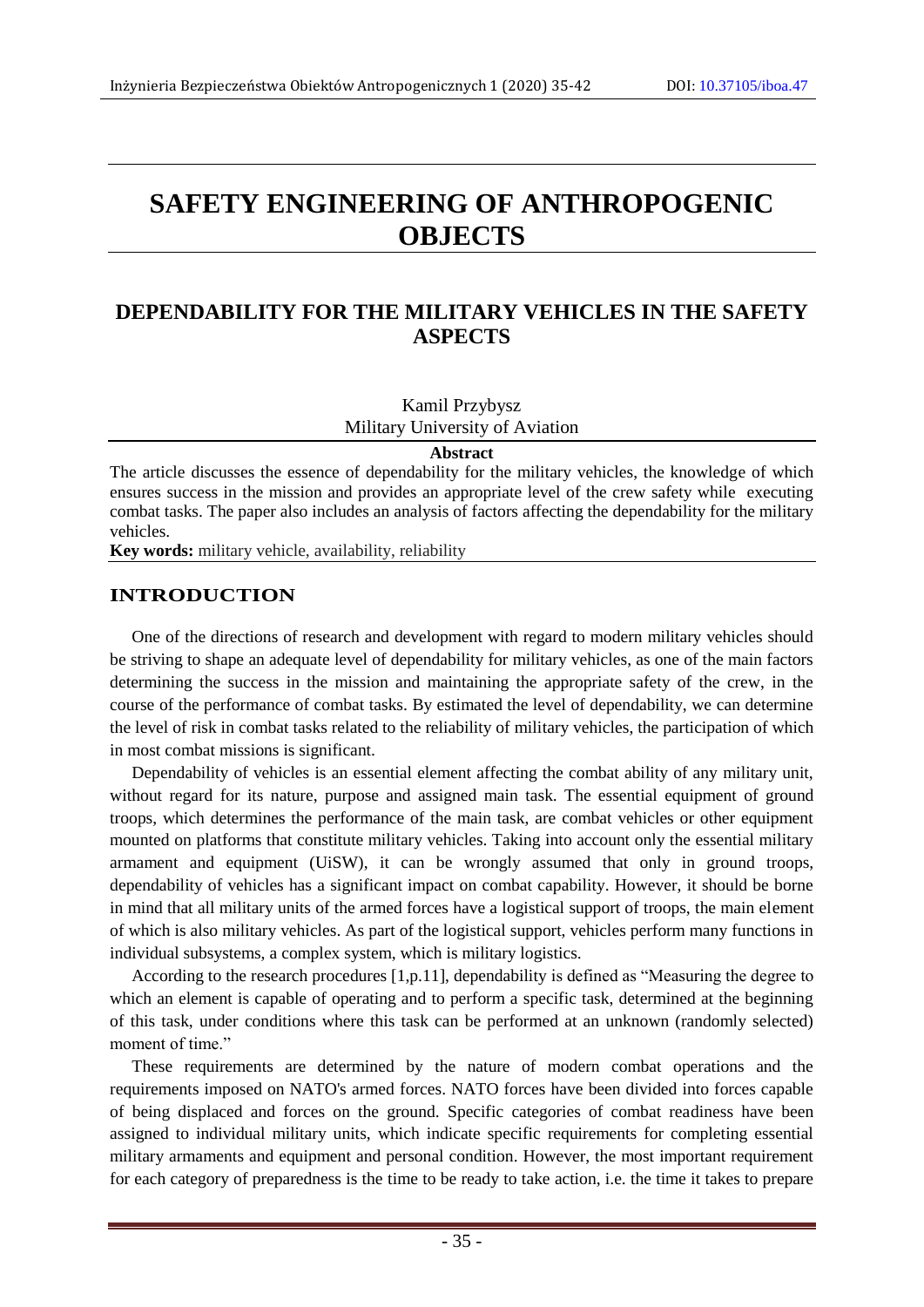a unit for use for its war designation. Achieving readiness to take action is a random event, difficult to predict, initiated by a crisis or war.

Taking into account the above conditions, dependability will be shaped by two main factors listed in [11, p.21] i.e.:

- the state of technical worthiness at any time, referred to as temporary or average availability/technical readiness and expressed as a probability that the facility is technically suitable to act,
- the state of technical suitability during the task undertaken, referred to as reliability and expressed as a reliability indicator as a probability of completing the task undertaken.

Over the past years, dependability has been developed in the Polish Armed Forces, focusing mainly on first factors mentioned, i.e.. maintaining high technical readiness of vehicles using a plannedpreventive operating system. Components detached from the Polish Armed Forces, as part of allied commitments in NATO, have made us aware of the importance of the second factor regarding maintaining task worthiness. Vehicles in the conflict area must be subject to high equipment reliability to ensure the required level of security of soldiers. In addition, it has been pointed out that there are problems with the rapid restoration of task worthiness in the event of its loss.

These problems are related to the undeveloped system of rapid ad hoc repairs in our army on the battlefield, directly in the area of action, commonly used by the US army and other NATO armies, abbreviated as BDAR (Battle Damage Assessment and Repair) - assessment and repair of combat damage (a term used by the U.S. Army) or BDR (Battle Damage Repair) - repair of combat damage (a term used by most NATO countries). The more general term introduced by STANAG 2418 is the concept, determined in abbreviated form as ER (Expedient Repair), is an improvised repair, a concept used in NATO, which defines an improvised and often temporary repair, in order to rapidly restore the technical efficiency of the equipment at the site of damage, for the purpose of task performance [12, 13].

It is not difficult to see that the basis for the implementation of the above systems in the Polish Army is the execution of independent tests for individual types and brands of vehicles to ensure an adequate level of efficiency of the functioning of these systems repair. These reliability studies are not only an essential element in estimating dependability, but also needed to maintain the required level, which is determined by the requirements of safety and the modern battlefield.

### **ROLE AND IMPORTANCE OF REALIABITY STUDIES IN THE OPERATION OF MILITARY VEHICLES**

Reliability studies play a major role in operation, especially if the test facility are vehicles that are operated under variable external conditions. A particular group is military vehicles, which are often used in conditions which are significantly different from those typical of civilian vehicles. This is due both to the variety of terrain and weather conditions in which vehicles have to carry out their tasks and the different skills of driving military vehicles by drivers who change during use.

The frequency of damage may also increase due to a lack of adjustment of the scope and quality of the service performed to the current technical condition of the vehicle, or their omission or execution not in time due to the lack of spare parts or long waiting period , which is a common occurrence in the military. Many problems could be avoided knowing the likelihood of these damage occurring.

Damage to multi-element systems, and such a system creates a motor vehicle, they are among the very complex damage over time. They can be divided generally into:

- sudden damage,
- gradual damage.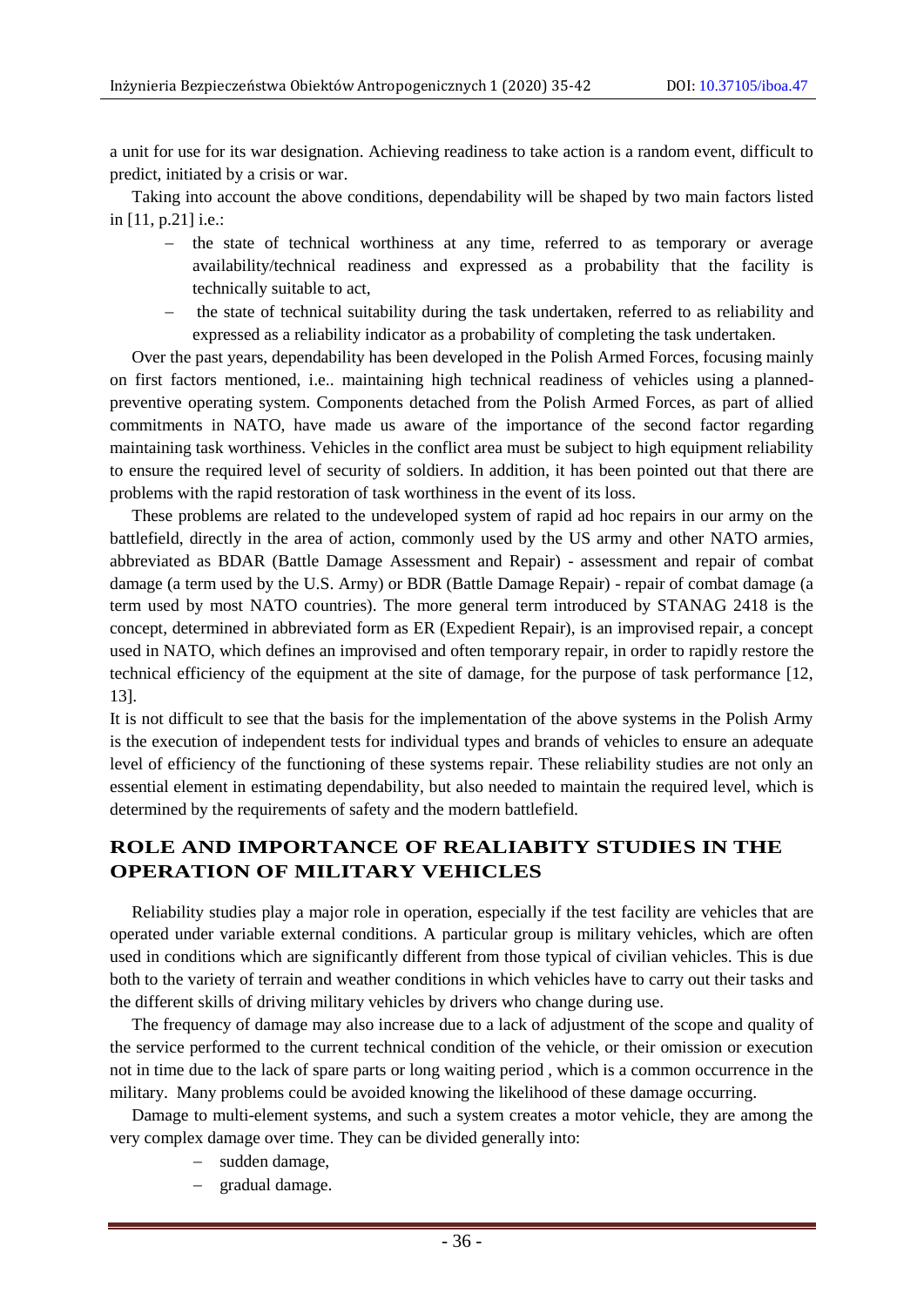In case of sudden damage, the intensity of damage is constant over time, does not take into account aging processes, that is, the consumption of operational potential is not taken into account. The mileage of the car until the next damage can then be expressed in the form of exponential distribution with the following formula:

$$
R_n(t) = e^{-\lambda t} = \exp(-\lambda \cdot t) \tag{1}
$$

where:

 $R_n(t)$  – reliability of components with sudden damage,

 $\lambda$  – distribution parameter – the intensity of the damage.

For gradual damage, the intensity of the damage varies over time due to a change in the value of the operating parameters as a result of aging. For this type of damage, the course of the components between the damage is described by various distributions: normal, logarithmnormal, Weibull and others presented in the works [2,3,4]. In general, reliability features can be described as a formula:

$$
R_s(t) = exp(-\int_0^t \lambda(x) dx)
$$
 (2)

where:

 $R_s(t)$  – reliability of components with gradual damage.

Taking into account the motor vehicle as a complex multi-element system, the overall form of the reliability equation may be represented as follows:

$$
R(t) = R_n(t) \cdot R_s(t) = exp(-\lambda \cdot t) \cdot exp(-\int_0^t \lambda(x) dx)
$$
 (3)

where:

 $R(t)$  – probability of proper operation, the probability that until the time of t there will be neither sudden nor gradual damage to the car.

Reliability tests allow you to determine the reliability function and determine the weak links of the object, then we can rationally plan the operating system, or the level of spare parts maintained. Achieving these objectives increases the efficiency of the operating system, thereby increasing facility readiness and operational safety.

The availability of a technical object is a fundamental feature which shapes its operational quality. The availability of technical facilities operating on the battlefield acquires particular significance, which translates directly into success in the combat mission and the safety of soldiers. The importance of military technical facility availability was underlined in the work [6], where it was found:

"During a period of armed conflict (war), facilities should achieve high availability and low damage. It is also important that new facilities achieve low damage in the shortest possible time since launch, which requires the elimination of errors and damage already in the production phase. Knowledge of the so-called errors and damage to production is therefore a key problem for the readiness of weapons systems in a possible armed conflict".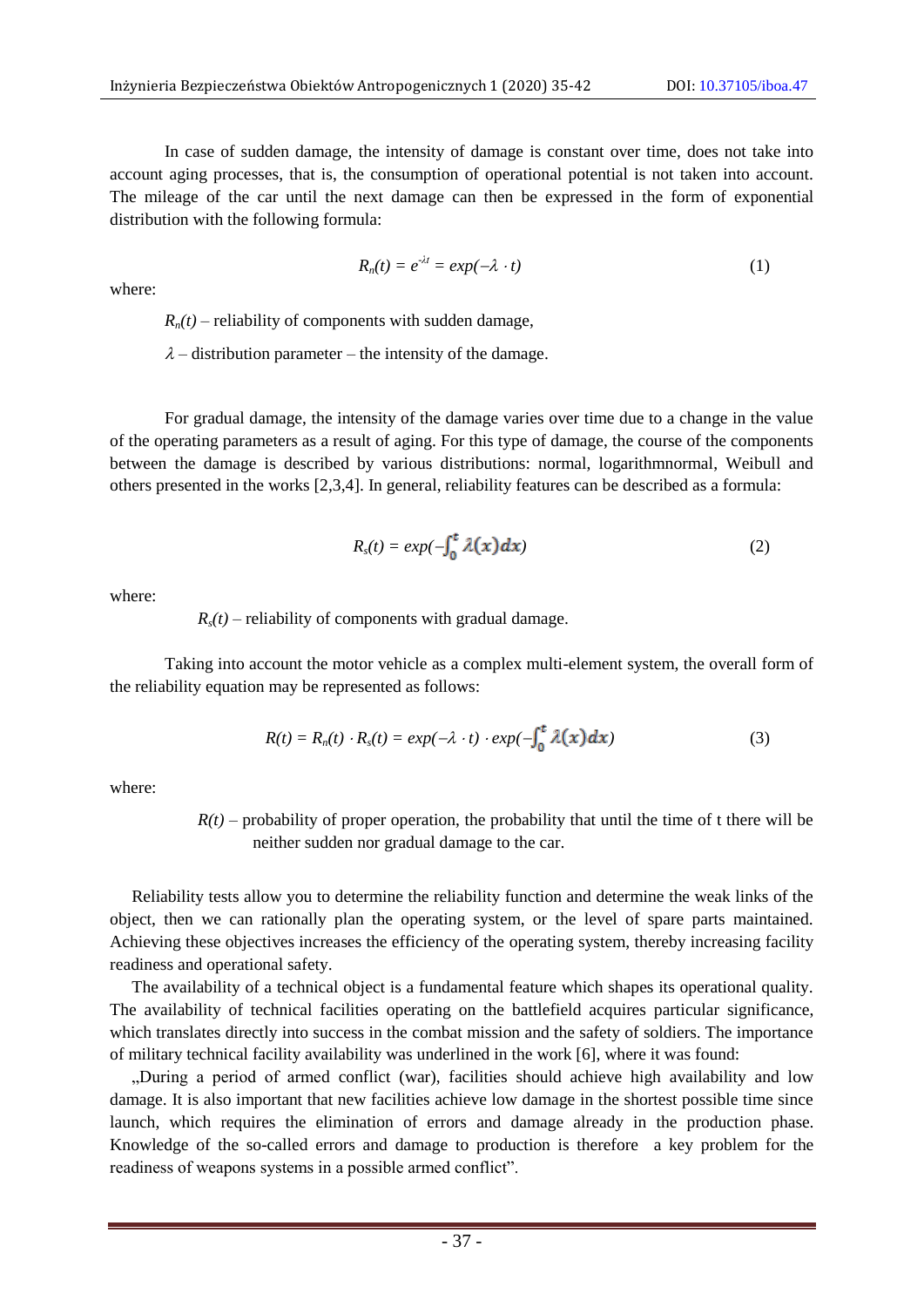By analyzing the above quote, we realize the importance of reliability testing of objects in the first phase of operation, where the intensity of damage is quite high, that is, the high risk of damage, which is graphically illustrated in figure 1.1.



**Fig. 1.1.** Typical risk function  $\lambda(t)$  [5]

This period has been called in the literature a period of reaching technical maturity, during which the object comes from an understated level of readiness to the nominal, achieved in the second phase of operation. The readiness of the facility in the third phase of operation decreases rapidly, during a period of monotonic increase in the risk function  $\lambda(t)$ , where there is catastrophic wear and further operation of the facility ceases to be justified.

This function, labelled as  $\lambda(t)$ , determines which part of the objects that have survived functional in the range (0,t) likely become nonfunctional in the range (t,t+dt). Some of these objects are determined by  $\lambda(t)dt$ . Risk function shape analysis has become an important part of evaluating the reliability properties of an object. Knowing the mileage of this function in each time frame, you can predict and plan the operation of objects quite precisely in all stages of operation.

Knowledge of reliability functions is one of the prerequisites for proper assessment of the dependability of a technical facility, allowing you to determine a forecast of the adequacy of the facility's resources and the ability to maintain technical efficiency during the [task accomplishment.](https://www.diki.pl/slownik-angielskiego?q=task+accomplishment)

Estimating the dependability of the technical facility  $G_0(t)$ , in practice, reduces to determining the functional readiness of the technical facility  $K_g(t)$  and determining its reliability function  $R(\tau)$  and taking into account the following relationship:

$$
G_o(t, \tau) = K_g(t) \cdot R(\tau) \tag{4}
$$

where:

 $K_{g}(t)$  – functional readiness function, expressed in the momentary probability of an event in which the object will be in a functional state,

 $R(\tau)$  – technical facility reliability function, defined as the probability of an object completing a task within a time interval of  $\tau$ .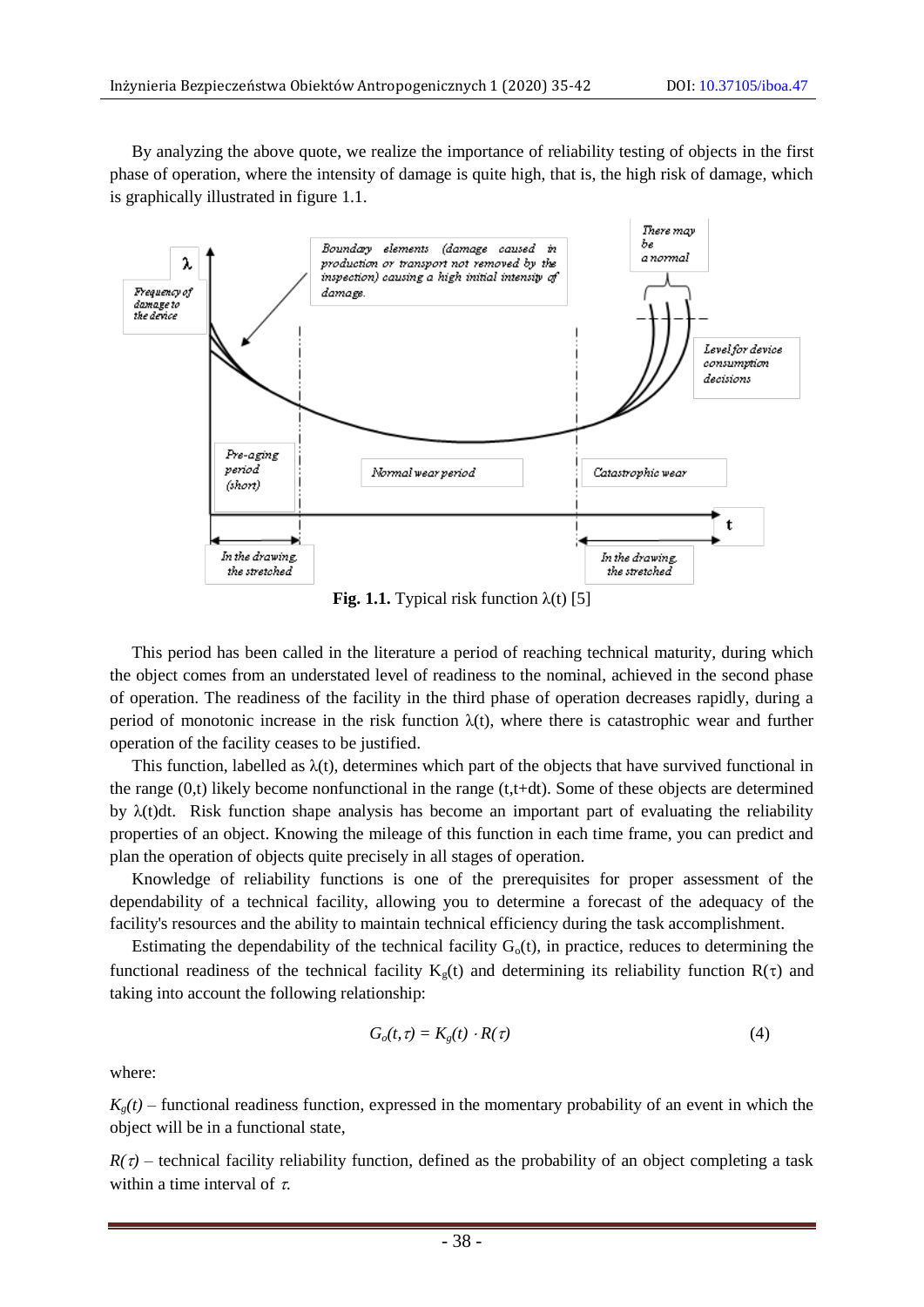When the time of technical facility operating  $t\rightarrow\infty$ , function value  $K_g(t)$  may aim for a limit value called the stationary value [7]:

$$
K_g = \lim\{t \to \infty\} \ K_g(t) = \frac{ET}{ET + EU} \tag{5}
$$

where:

*ET* – expected value of random variable of time of functional suitability of a technical object, *EU* – expected value of random variable of time of unsuitability of a technical object.

Function  $G_0(t,\tau)$  for the life of the technical facility  $t\rightarrow\infty$  may aim for a limit value, called stationary, in this case, taking into account the dependence (5) [7]:

$$
G_o(\tau) = \lim[t \to \infty] \ G_o(t, \tau) = \lim[t \to \infty] \ [K_g(t) \cdot R(\tau)] = K_g \cdot R(\tau) \tag{6}
$$

where:

 $K_q$  – index of stationary availability,

 $R(\tau)$  – technical facility reliability function, defined as the probability of an object completing a task within a time interval of  $\tau$ .

Knowledge of the dependability function shown above (6) allows the object to be estimated with a specific probability of completing the task within an assumed time frame  $\tau$ , as for military vehicles performing combat tasks is of great importance. Information regarding the likelihood of the undamaged vehicle within a specified period of time, which may be expressed in mileage units, e.g. in the case of a vehicle the number of kilometers travelled between the damage is useful both for the operating decisions taken and for ensuring an optimal level of crew safety.

Anticipating damage to military vehicles on the battlefield resulting from cumulative errors arising in all phases of the object life and the process of physical aging and wear of vehicle components should be an essential tool for crew safety evaluating.

The loss of technical suitability by a military vehicle on the battlefield, not resulting from the means of destruction of the enemy, is a poorly made operational decision, not taking into account the knowledge of the reliability and dependability of the facility.

### **ANALYSIS OF FACTORS AFFECTING DEPENDABILITY OF MILITARYVEHICLES**

When analyzing factors affecting the dependability of military vehicles, all the incentives to interfere with the maintenance of vehicles in a functional state should be taken into consideration, indicating the possibility for the facility to carry out the function set in accordance with its designation for a specified period of time and task suitability, indicating the ability to perform tasks under certain operating conditions and loads, within a randomly variable period of time. Disruptions in the maintenance of these types of suitability directly translate into changes in dependability levels.

The maintenance of vehicles in a state of suitability is strictly dependent on the intensity and nature of the damage. The determination of factors affecting dependability amounts to examining the causes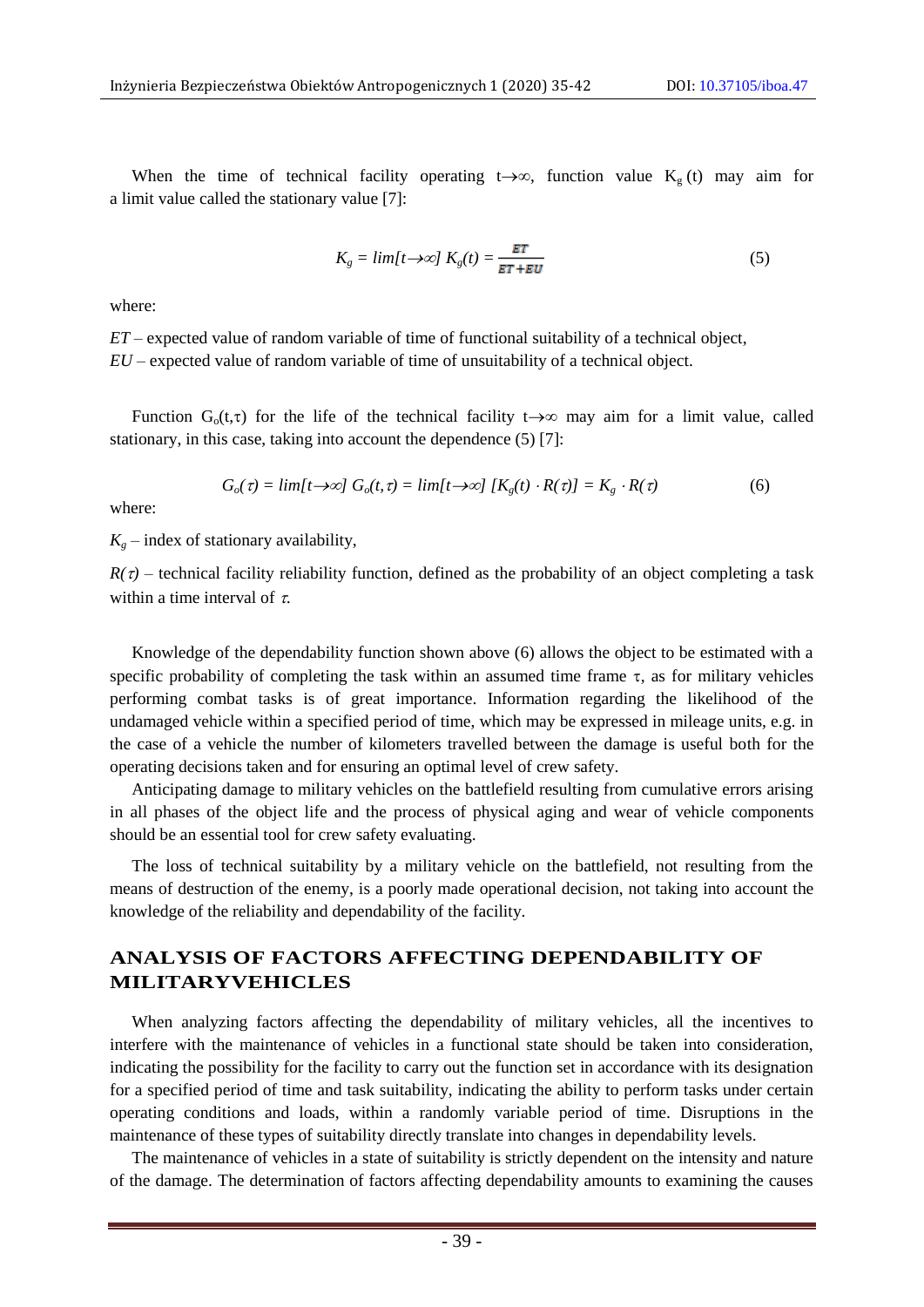of vehicle damage. The most relevant in this range are primary damage, which are independent of each other and occur randomly, the analysis of their frequency is the basis for estimating the basic operational characteristics of the individual components of vehicles, such as durability and reliability.

So far, it has already been noted that the search for the root causes of military motor vehicle damage should not be limited to the phase of operation, which is the last phase of the vehicle's existence. In paper [8], the different life phases of the motor vehicle are specified, i.e..:

- needs,
- design and construction,
- manufacture,
- operation.

The above study concluded that the errors made during each phase of the object's existence are the source of potential future vehicle damage.

The first mistakes are made already in the first phase at the stage of defining needs. The main source of these errors is poorly developed tactical and technical assumptions. The requirements set out in the above assumptions to meet for the individual vehicle systems and the entire vehicle and its operating system are not always adequate to the actual operating conditions under which the vehicle will be used.

A common occurrence is also the problem of quantification of specific needs. Requirements that cannot be quantified are disregarded in the documentation. The most important reliability requirements for military vehicles, which mainly shape the dependability level of vehicles, are included in this documentation too generally. The small number of reliability indicators described, both operational-tactical and technical indicators specified in the defense standard [9,10], do not sufficiently specify the requirements for work efficiency or basic reliability properties (non-damage, reparability, durability and survivability).

The operating phase is the most important phase of the life of the facility, with regard to the verification of assumptions made at the design and construction stage. Any shortcomings and mistakes made earlier in previous phases of existence are revealed during operation. The variable operating conditions typical of military vehicles generate damage, signaling the need for modernization, replacement or improvement in the operation of the various components of their construction. The operating phase is characterized by a large number of factors affecting a vehicle with various intensity in its respective operating states.

The process of physical aging and wear of the vehicle components has a destructive effect on its technical condition, causing an increase in the occurrence of damage. The commensurate division of these processes under randomly variable load conditions determined by the operational tasks performed by the vehicle results in the loss of technical suitability of the individual components or of the vehicle as a whole, in situations which are sometimes difficult to predict. These processes are caused by overlapping of numerous factors, acting simultaneously, which result from operating conditions, exploitation errors and the entire operating environment.

Taking into account the causes of damage, the inducing factors can generally be divided into three groups of [5] i.e.:

- working factors (internal), acting at the time of vehicle operation,
- external factors resulting from environmental conditions, operating independently of the operating state of the vehicle (use, repair, or downtime),
- anthropotechnical factors, resulting from human activity during operation and servicing.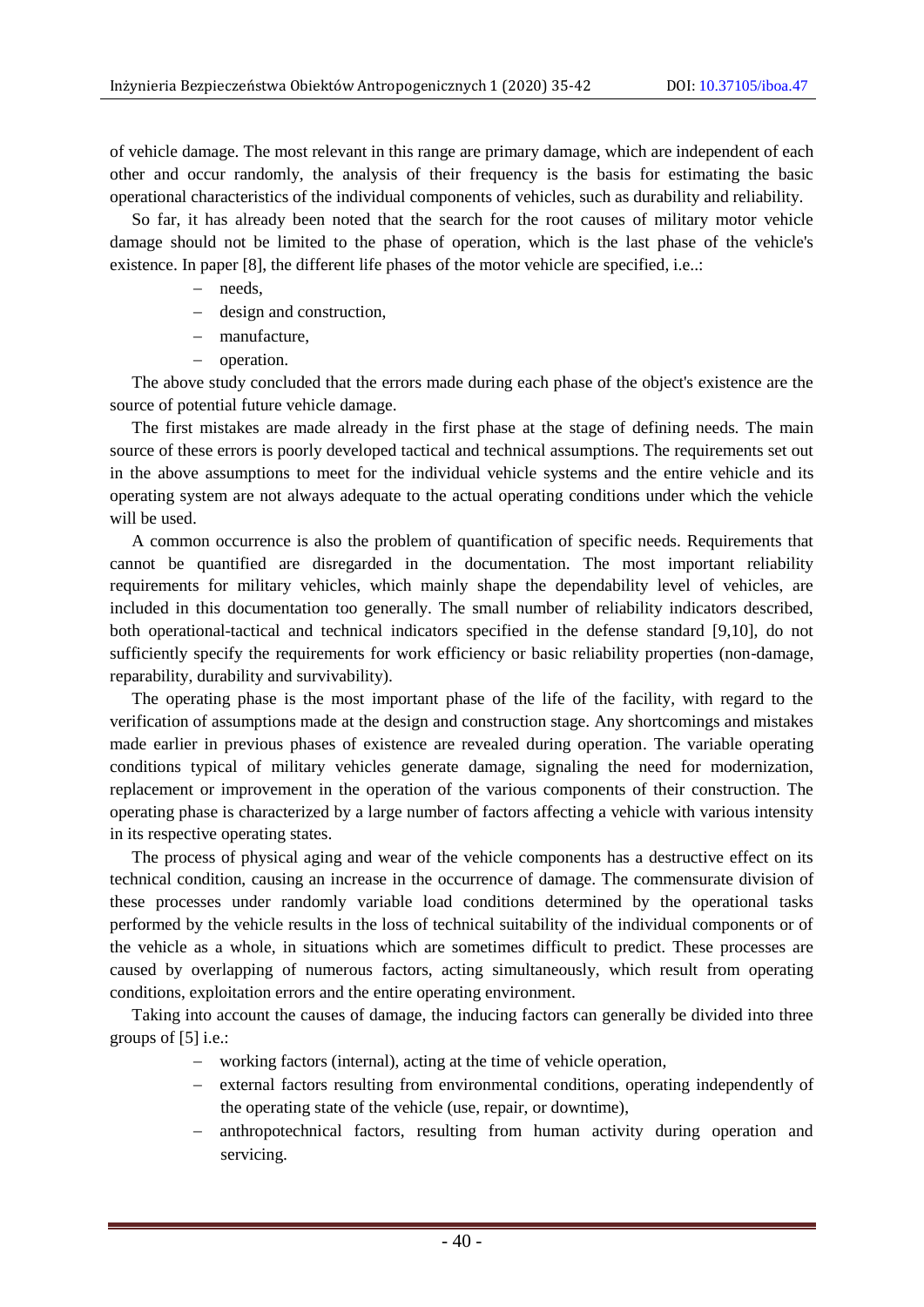All of the above-mentioned factor groups are related to each other, as shown in figure 2.1. The appearance of some forces the occurrence, or intensification of the other. When considering the genesis of their formation, most often anthropotechnical or external factors cause an increase in internal factors, contributing directly to damage.

 The mutual impact of these factors is so significant that the cause of the damage cannot be considered for only one group of factors to fully explain the cause of the loss of technical suitability.



**Fig. 2.1.** Graphic illustration of relationships between groups of factors which induce damage

#### **CONCLUSION**

Execution reliability tests for military vehicles on the basis of which dependability can be estimated should also constitute a basis for operating process control, also in the safety aspects, during combat tasks executing.

Making rational decisions in the operating management system increases the efficiency of the system, e.g. the reliability of technical facilities used, readiness of the system to carry out the assigned tasks, as well as safety of operation.

For military vehicles, the research on availability and reliability as widely as, for example, in the case of aircraft, have not been carried out so far. The main reason for this is the lack of basic data on the damage to vehicles operated in military units. The guidelines for conducting operational documentation for military vehicles do not take into account reliability analyses, the knowledge of which is of great importance for shaping efficient operation and dependability.

In conclusion, it should be noted that it is possible to ensure the required level of efficiency of the operating system and thus the required level of readiness of the vehicle operating system is possible only in the case of control of the said operating system by optimizing the decision-making process.

A prerequisite for optimizing this process is to have a collection of information obtained through reliability analyses using mathematical models, developed using decision-making theories of stochastic processes. Extensive application in the modeling of operating processes have found the Markov's and semi-Markov's processes, such as in works [14, 15].